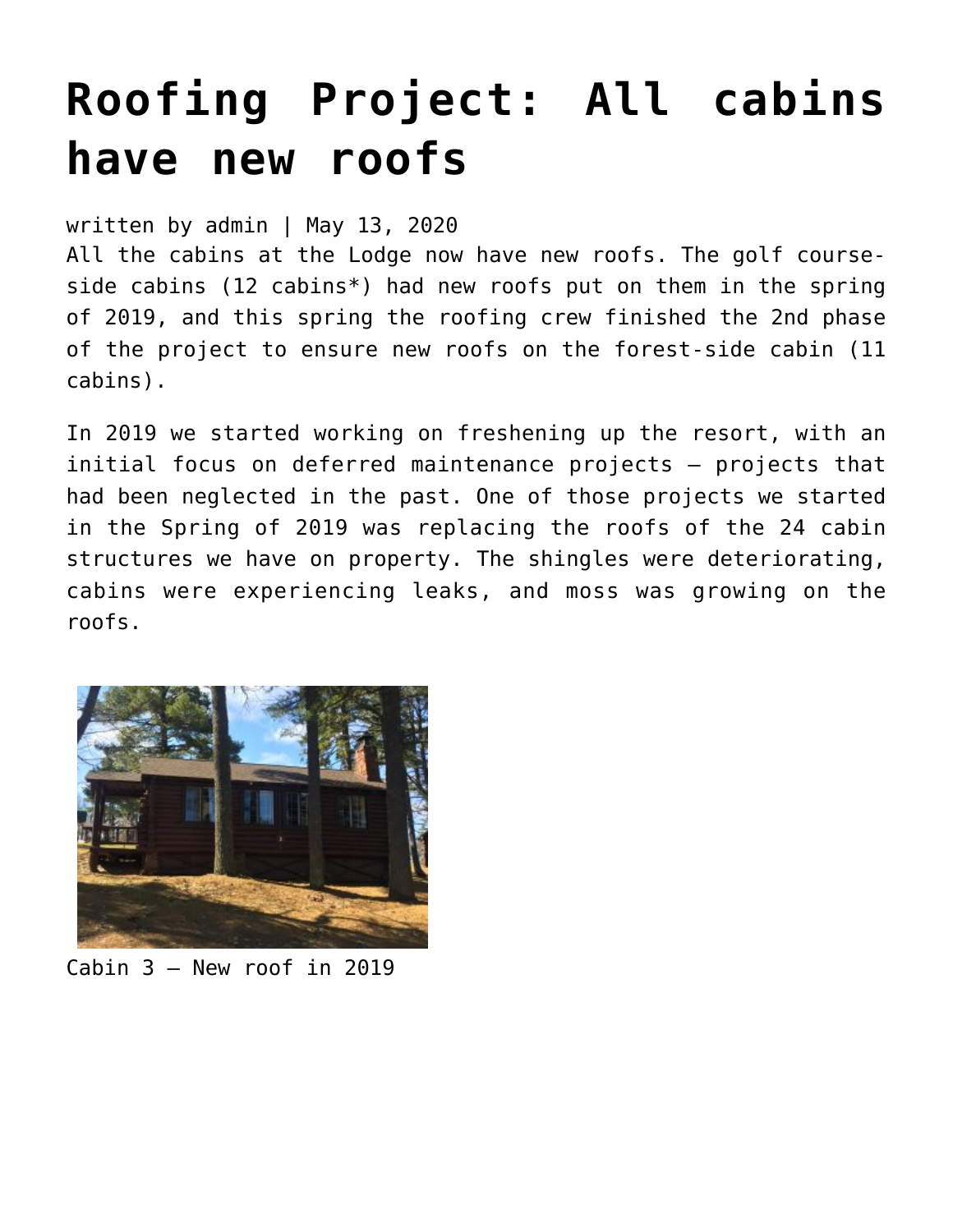

Cabin 10 – New roof in 2019

In the Keweenaw, roofs are critical for the sustainability of a structure. Neglected roofs in the Keweenaw will result in both damaged roofs, as well as damaged integrity to the foundation of the structure. In our case, if a roof had fallen in, the logs would be damaged — either by rot or the weight of the fallen roof.



Cabin 25 – New roof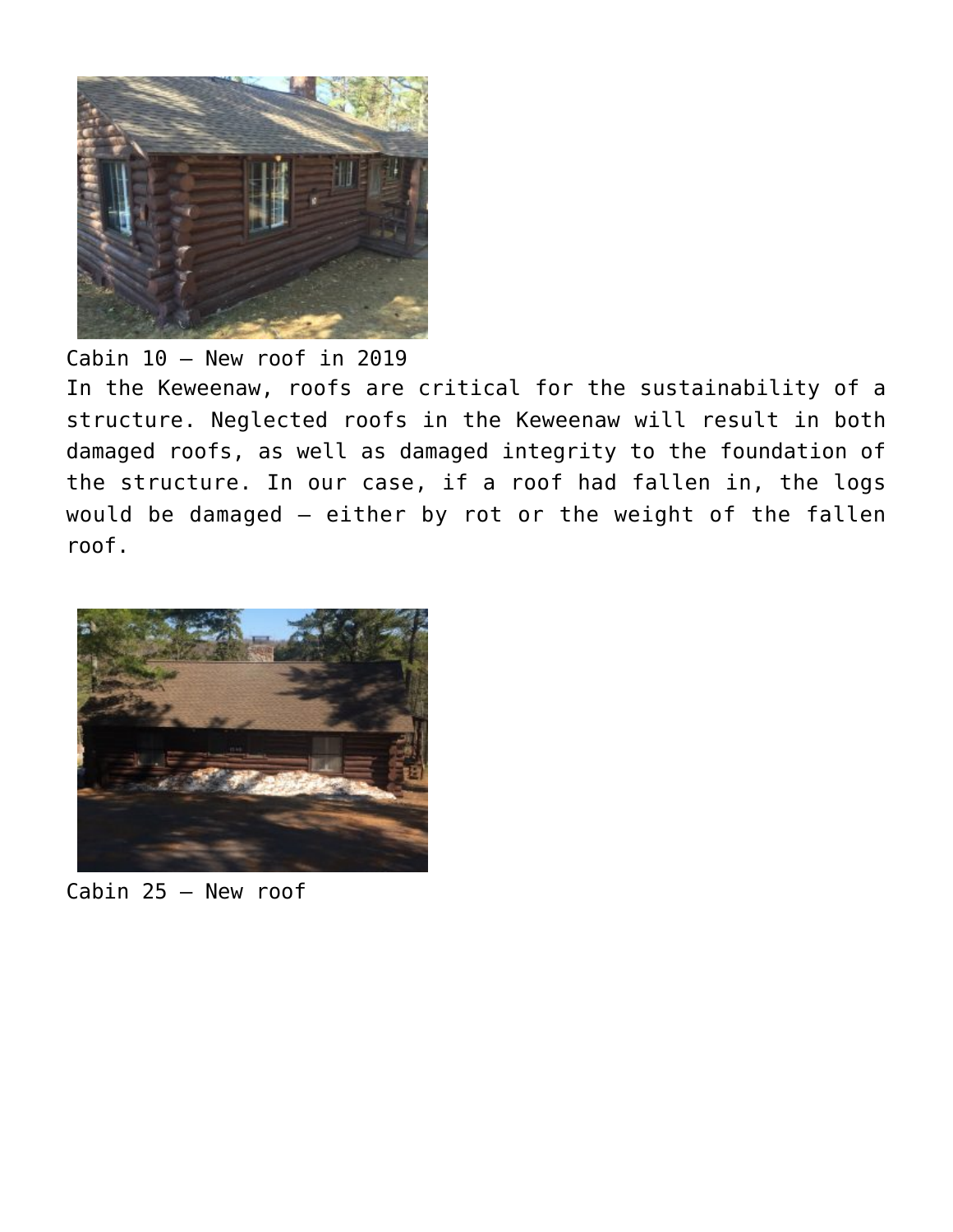

Cabin 24 – New roof



Cabins 22/23 – New roofs

To show how much snow the Keweenaw gets, and how important strong roofs are, we can point to the 2019 winter season. During the 2019 winter season, we had close to 4 feet of snow on the forest-side cabins before we started to remove the snow. 4 feet of fresh snow equates to around 20 pounds per square foot. We had packed snow, which would mean there was probably twice as much weight on those roofs. That is a lot of weight to have on a roof. We were thankful that none of the cabin roofs fell in. It was also a testament to how well built these cabins were and the craftsmanship in the 1930s. [ And we have gotten better at snow removal this past winter. ]

There wasn't much documentation about the cabin roofs; however, with our research, we deducted that the singles on the roofs hadn't been replaced for at least 30 years. When we started on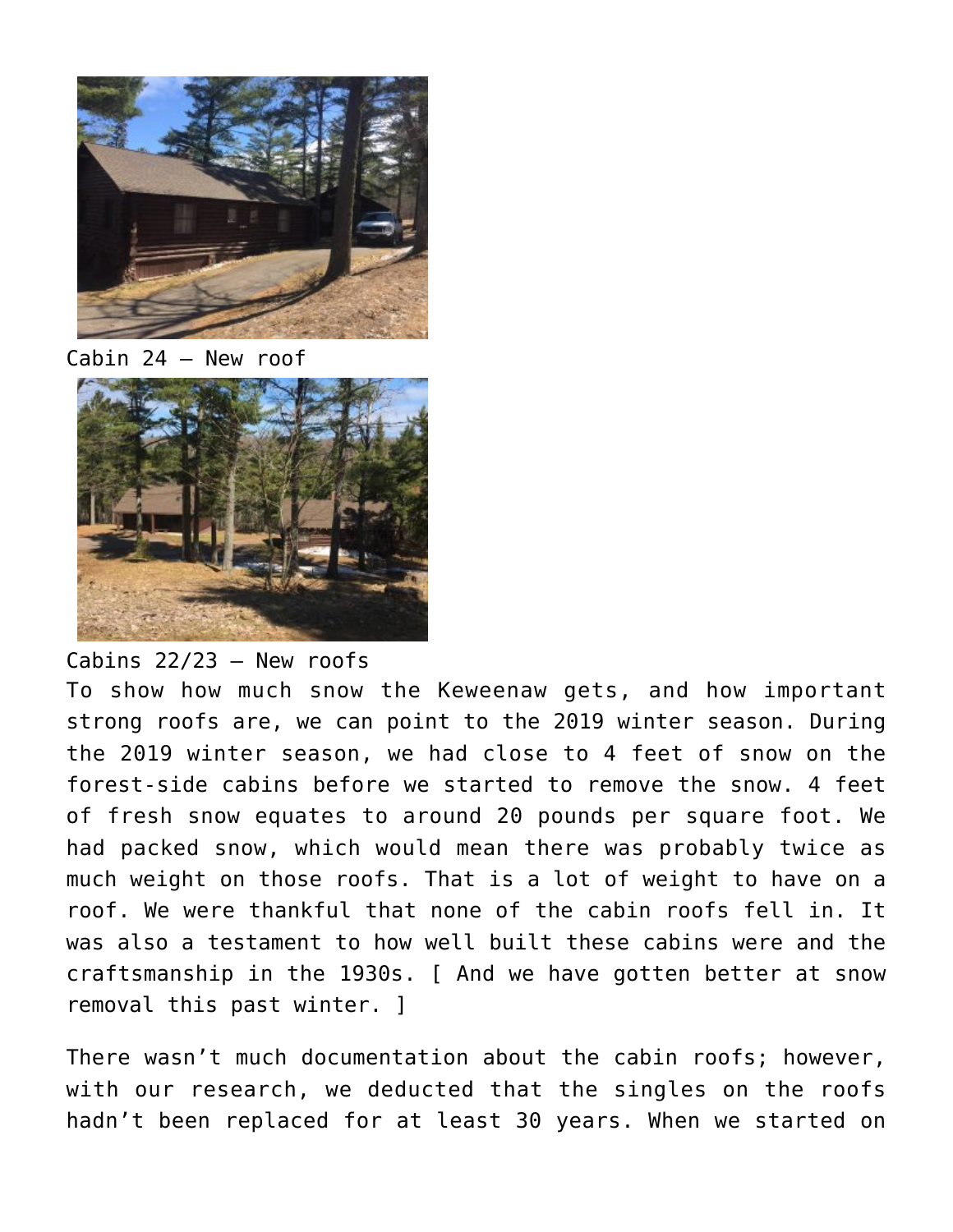the roofs on the golf course side, we found that there were up to 5 layers (a combination of rolled-roofing and asphalt shingles). On the forest-side cabins we worked on this year, we found up to 3 layers of roofing.

In each of the 2 roofing phases, the roofers found interesting artifacts where the roofers in the 1930s left behind their names — carved their names into history at the resort.



Cabin  $10 - 0n$  Chimney



## Cabin 8 – Shiplap

Guests won't notice much of a difference, as they expect cabins to have solid and strong roofs. However, they will notice that there will be less or no leaks when it is raining in the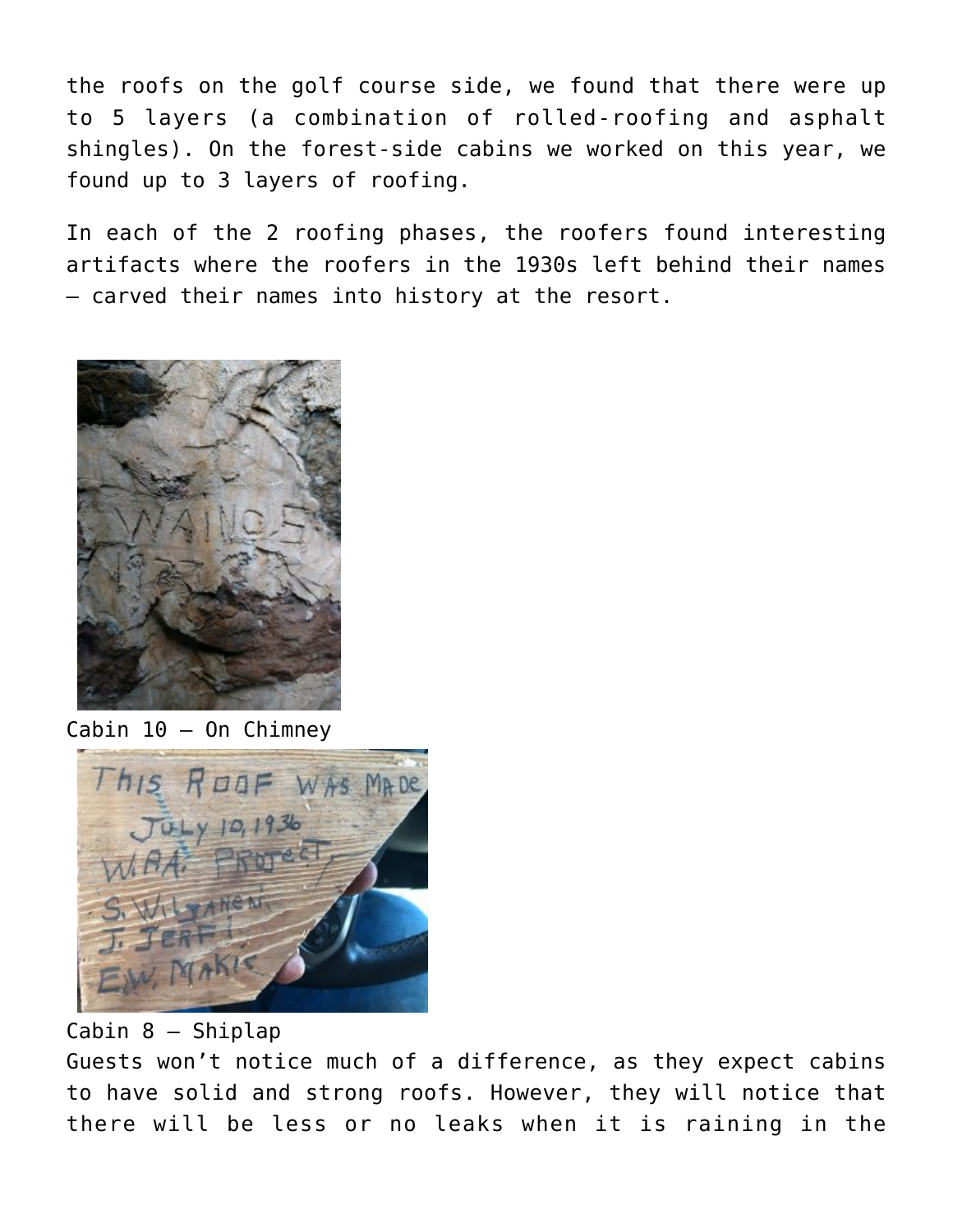Keweenaw, and they are enjoying a fire in the fireplace of their cabin.

We thank Joe Goulette and his crew at [JG General Contracting](https://jggeneralcontracting.weebly.com/) for the quality work they did on the roofs on the cabins. They respected the history and the significance of the structures they were working on. They took pride in their work.

\* There are 13 cabins on the golf course side, but we only did 12 roofs in the spring of 2019. Cabin 4 didn't need a new roof, as it was replaced in the past 5 years. A tree had fallen on cabin 4 several years back, and the roof was replaced at that time.

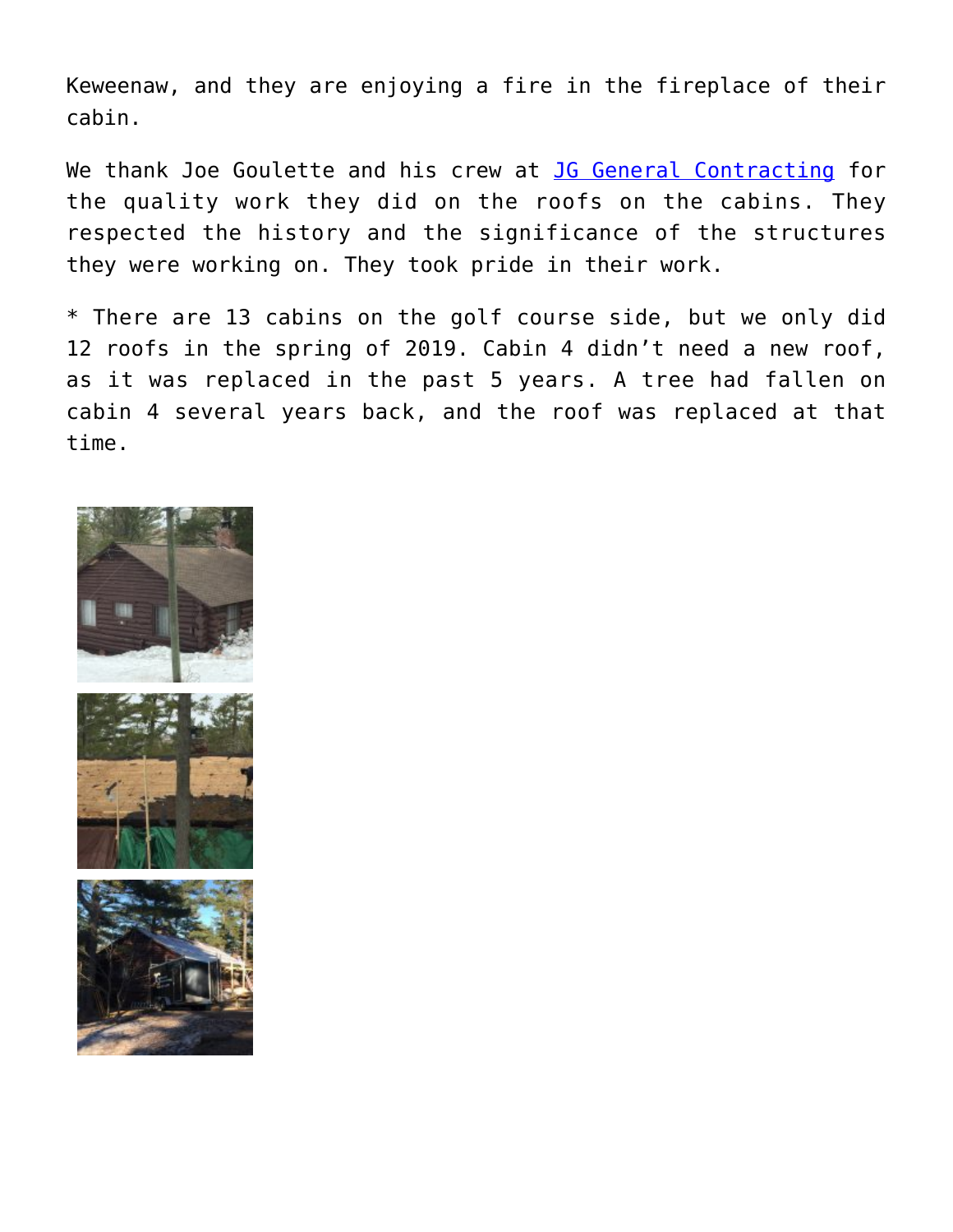